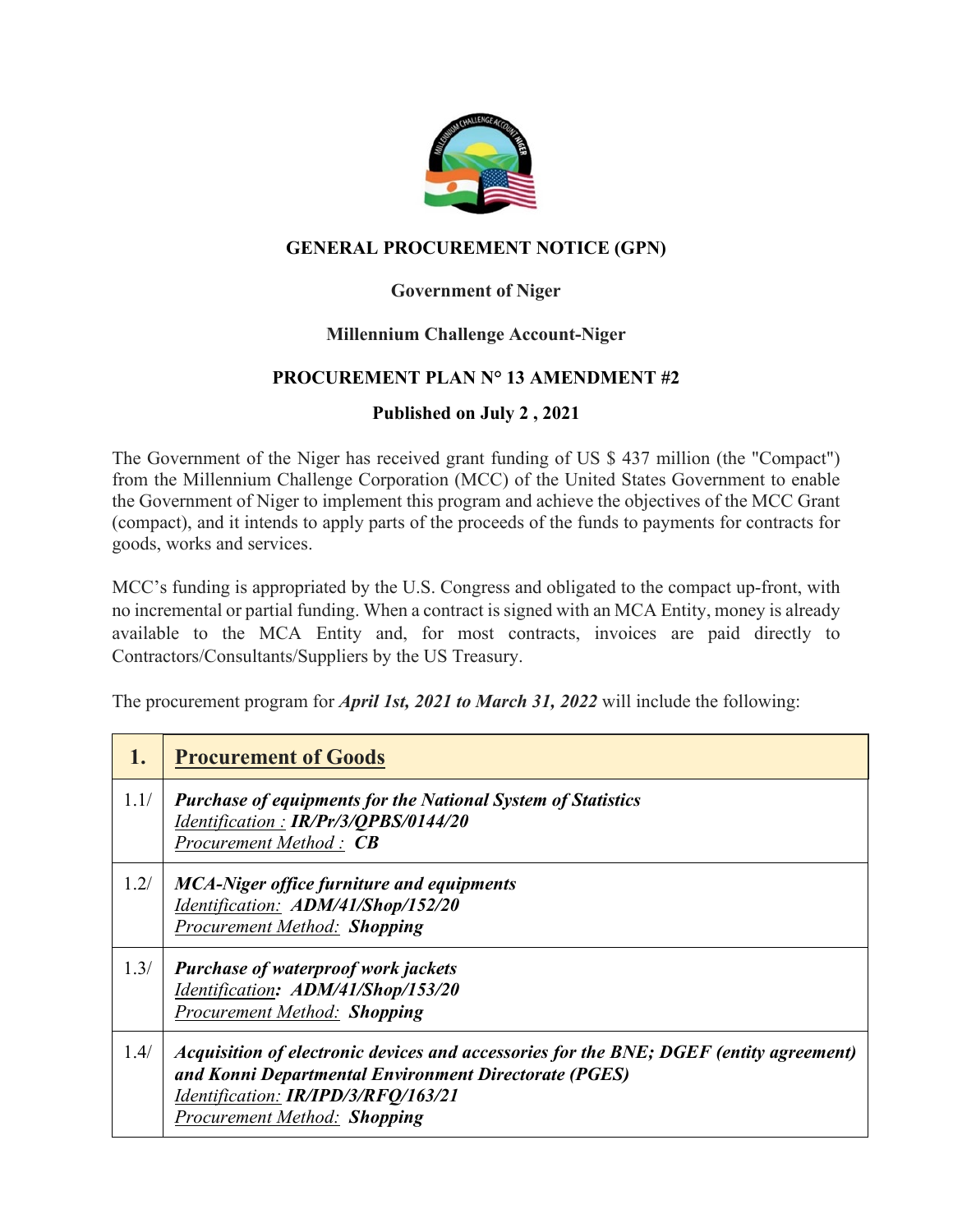| 1.5/   | Acquisition of office furniture for the BNE; DGEF (entity agreement)<br>Identification: IR/IPD/3/RFQ/185/21<br><b>Procurement Method: Shopping</b>                                                      |  |
|--------|---------------------------------------------------------------------------------------------------------------------------------------------------------------------------------------------------------|--|
| 1.6/   | Purchase of Software for the BNE; DGEF (entity agreement) and Konni Departmental<br><b>Environment Directorate (PGES)</b><br>Identification: IR/IPD/3/RFQ/186/21<br><b>Procurement Method: Shopping</b> |  |
| 1.7/   | <b>Purchase of thirty (30) GPS for Land</b><br>Identification: ADM/41/RFQ/206/21<br><b>Procurement Method: Shopping</b>                                                                                 |  |
| 1.8/   | Purchase of computer equipment for the Cofocom CRA and the Conciliation Commission<br>Identification: IR/Msm/1/Shop/209/21<br><b>Procurement Method: Shopping</b>                                       |  |
| 1.9/   | Purchase of three (3) cabinet air conditioners for MCA-Niger<br>Identification: ADM/41/Shop/211/21<br><b>Procurement Method: Shopping</b>                                                               |  |
|        | 2/<br><b>Procurement of Services (to include Consultant Services)</b>                                                                                                                                   |  |
| 2.1/   | <b>Firms</b>                                                                                                                                                                                            |  |
| 2.1.1/ | Mid-term review of MCA-Niger<br>Identification: ME/31/QCBS/195/21<br>Procurement Method: <i>QCBS</i>                                                                                                    |  |
| 2.1.2/ | Specific studies PAR (PAP satisfaction survey)<br>Identification: ME/31/QCBS/196/21<br>Procurement Method: QCBS                                                                                         |  |
| 2.1.3/ | <b>Capacity Building in Monitoring &amp; Evaluation</b><br>Identification: ME/31/QCBS/198/21<br>Procurement Method: QCBS                                                                                |  |
| 2.1.4/ | Recruitment of a firm for updating the urban development plan for the municipality of<br>Konni (PGES Konni) including the workshop<br>Identification: IR/IPD/3/QCBS/184/21<br>Procurement Method: QCBS  |  |
|        | <b>2.2/ Individuals Consultants</b>                                                                                                                                                                     |  |
| 2.2.1/ | Recruitment of a consultant for capacity building of Private Sector Partnership Fund<br>beneficiaries<br>Identification: CR/CRA/2/IC/105/19<br>Procurement Method: IC                                   |  |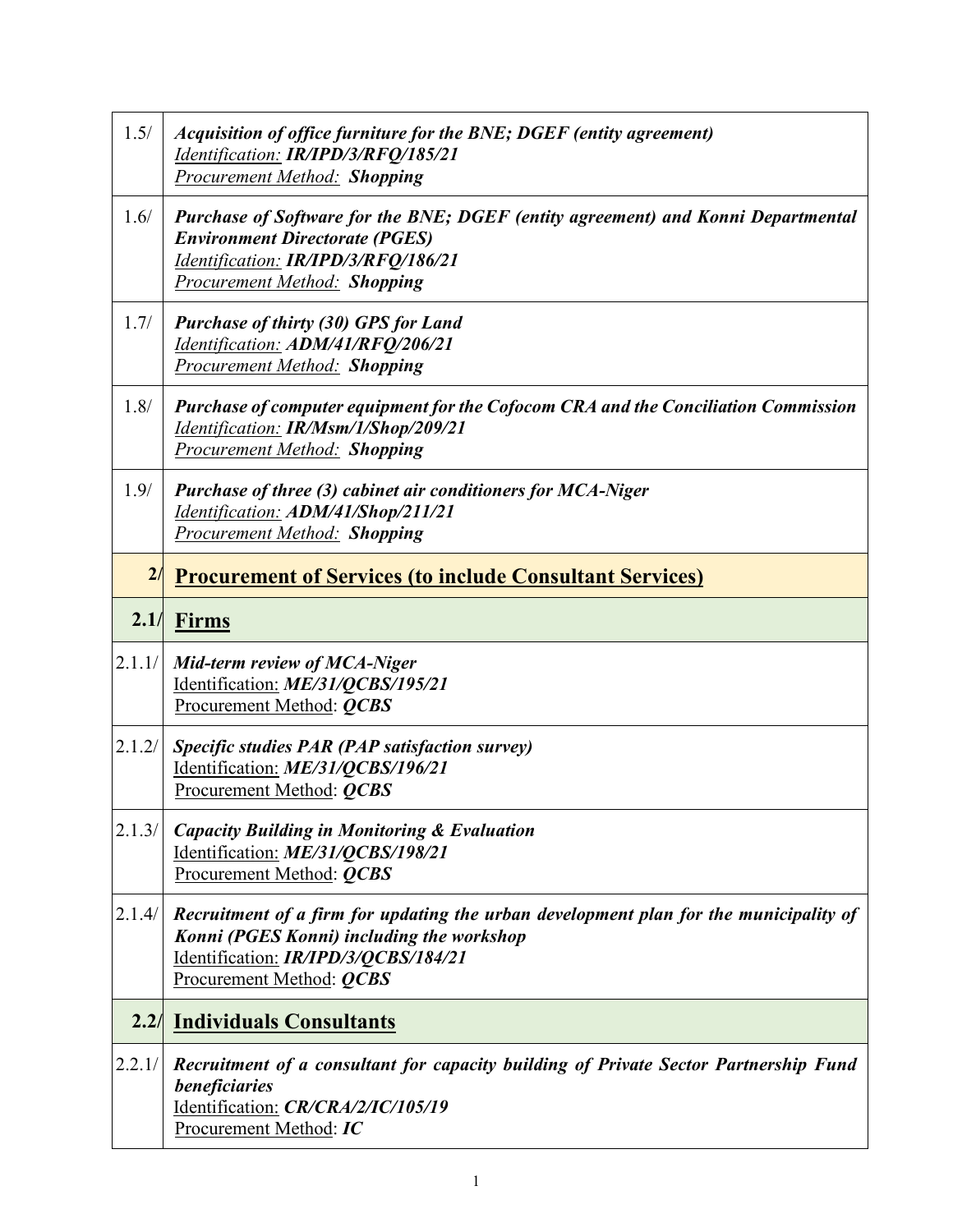| 2.2.2/ | Recruitment of an individual consultant in charge of Non-Procurement Cover (NPC)<br>purchases<br>Identification: ADM/41/IC/130/20<br>Procurement Method: IC                                                                               |
|--------|-------------------------------------------------------------------------------------------------------------------------------------------------------------------------------------------------------------------------------------------|
| 2.2.3/ | Recruitment of a consultant for the monitoring of activities linked to the urban<br>development plan of the commune of Konni (PGES Konni)<br>Identification: IR/IPD/3/IC/179/20<br>Procurement Method: IC                                 |
| 2.2.4/ | Recruitment of an Individual consultant for updating the urban development plan for the<br>municipality of Konni (PGES Konni) including the workshop.<br>Identification: IR/IPD/3/IC/184/20<br>Procurement Method: IC                     |
| 2.2.5/ | Recruitment of Consultant for Training in the mastery and filling of land tenure security<br>tools (New format)<br>Identification: IR/MSM/1/IC/204/21<br>Procurement Method: IC                                                           |
| 2.2.6/ | Recruitment of a consultant for training in planning, monitoring, evaluation, and budget<br>management<br>Identification: IR/MSM/1/IC/205/21<br>Procurement Method: IC                                                                    |
| 2.2.7/ | Consultant in charge of supporting the National Water Resources Management Plan and<br>the Implementation of Remote Sensing Consultant - (Hydraulicien) - Hassane Adamou<br>Identification: IR/MSM/2/IC/213/21<br>Procurement Method: SSS |
| 2.2.8/ | Recruitment of a Consultant for technical assistance concerning the Sustainable<br><b>Immunization Fund</b><br>Identification: <i>CR/PRAPS/1/IC/214/21</i><br>Procurement Method: IC                                                      |
| 3/     | <b>Non-Consultant Services</b>                                                                                                                                                                                                            |
| 3.1/   | Recruitment of a provider responsible for the design of communication media for the CRA<br>and PRAPS regional offices<br>Identification: ADM/41/NCS/165/20<br><b>Procurement Method: Shopping</b>                                         |
| 3.2/   | Recruitment of an MCA-Niger electrical compliance diagnostic provider headquarters,<br>transit house and regional offices<br>Identification: ADM.Esp/41/NCS/182/20<br><b>Procurement Method: Shopping</b>                                 |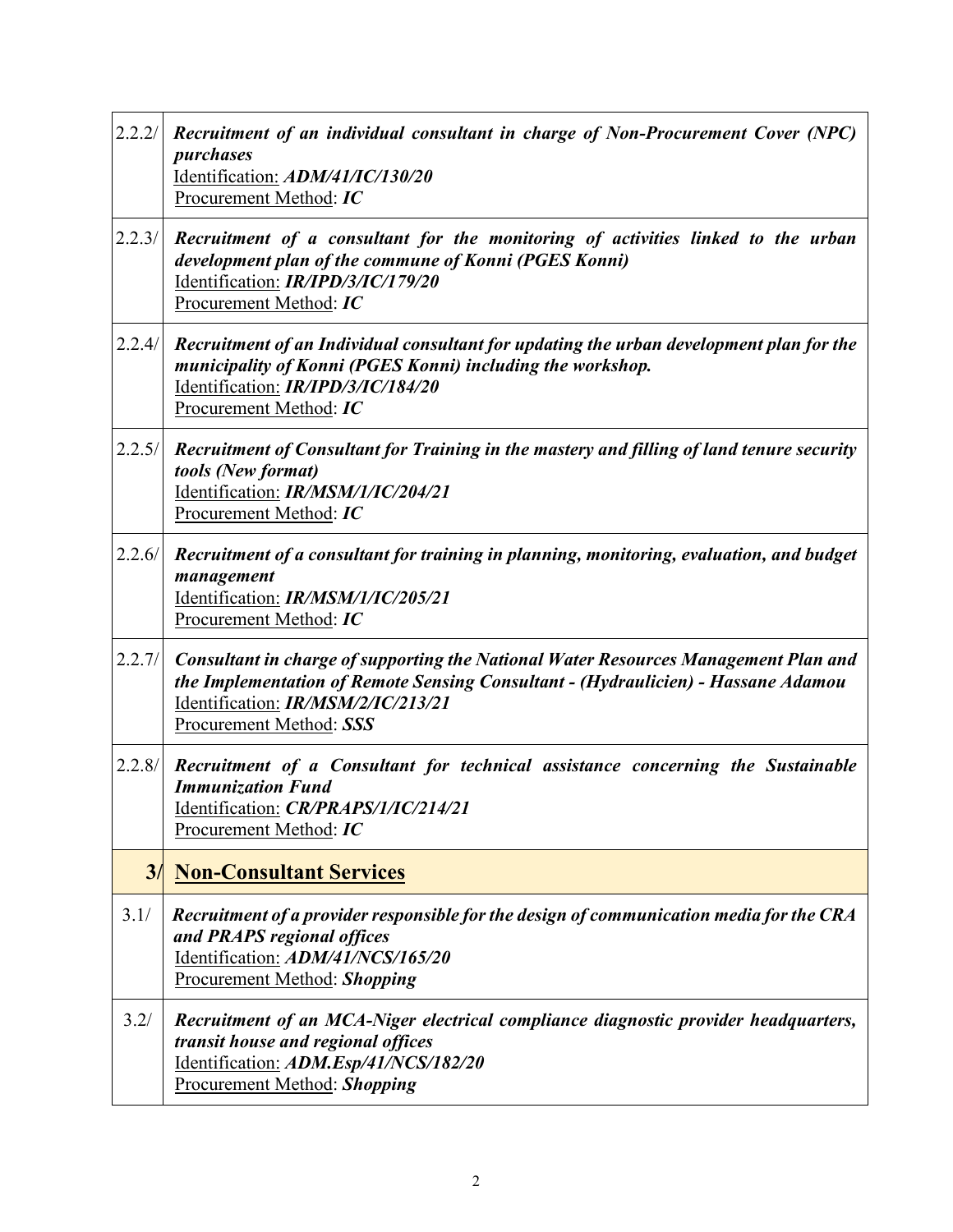| 3.3/ | Reproduction of new forms for formalizing land rights (form and register)<br>Identification: IR/MSM/1/NCS/203/21<br>Procurement Method: Shopping                                                                              |
|------|-------------------------------------------------------------------------------------------------------------------------------------------------------------------------------------------------------------------------------|
| 4.1  | <b>Procurement of Works</b>                                                                                                                                                                                                   |
| 4.1/ | <b>Construction of corridors</b><br>Identification: CR/PRAPS/3/CB/114/20<br>Procurement Method: CB                                                                                                                            |
| 4.2/ | <b>Construction of livestock markets</b><br>Identification: CR/PRAPS/3/CB/144/20<br>Procurement Method: CB                                                                                                                    |
| 4.3/ | Development work on irrigated areas<br>Identification: CR/CRA/1/CB/140/20<br>Procurement Method: CB                                                                                                                           |
| 4.4/ | Work on the Tillabéry-Dosso beacons on transhumance corridors<br>Identification: CR/PRAPS/2/CB/168/20<br>Procurement Method: CB                                                                                               |
| 4.5/ | Construction and rehabilitation of community infrastructure as part of the compensation<br>generated by the rehabilitation of the Konni irrigated perimeter<br>Identification: IR/IPD/4/Shop/169/20<br>Procurement Method: CB |

Contracts for goods, works and services financed under the program will be implemented according to the principles, rules and procedures set out in the MCC Program Procurement Guidelines, which can be found at the MCA Niger's website.

The procurement is open to all bidders from eligible source countries as defined in the MCC Program Procurement Guidelines.

Specific procurement notices for contracts to be tendered under the competitive bidding procedures and for consultant contracts will be announced, as they become available, on the MCA Niger's website, United Nations Development Business (UNDB): [http://www.devbusiness.com/,](http://www.devbusiness.com/) Development Gateway Market (dgMarket): [http://www.dgmarket.com/,](http://www.dgmarket.com/) in local newspapers, and other media outlets as appropriate.

Interested eligible contractors and consultants who wish to be included on the mailing list to receive a copy of advertisements, or those requiring additional information, should contact:

| Procurement Agent: |                                                                                                  |
|--------------------|--------------------------------------------------------------------------------------------------|
|                    | $c/o$ : $MCA-Niger$                                                                              |
| Address:           | Millennium Challenge Account-Niger<br>Boulevard Mali Béro en face du Lycée Bosso BP 738 - Niamey |
|                    | Telephone:   Niamey – Niger   Tel: $(+227)$ 20 35 39 44                                          |